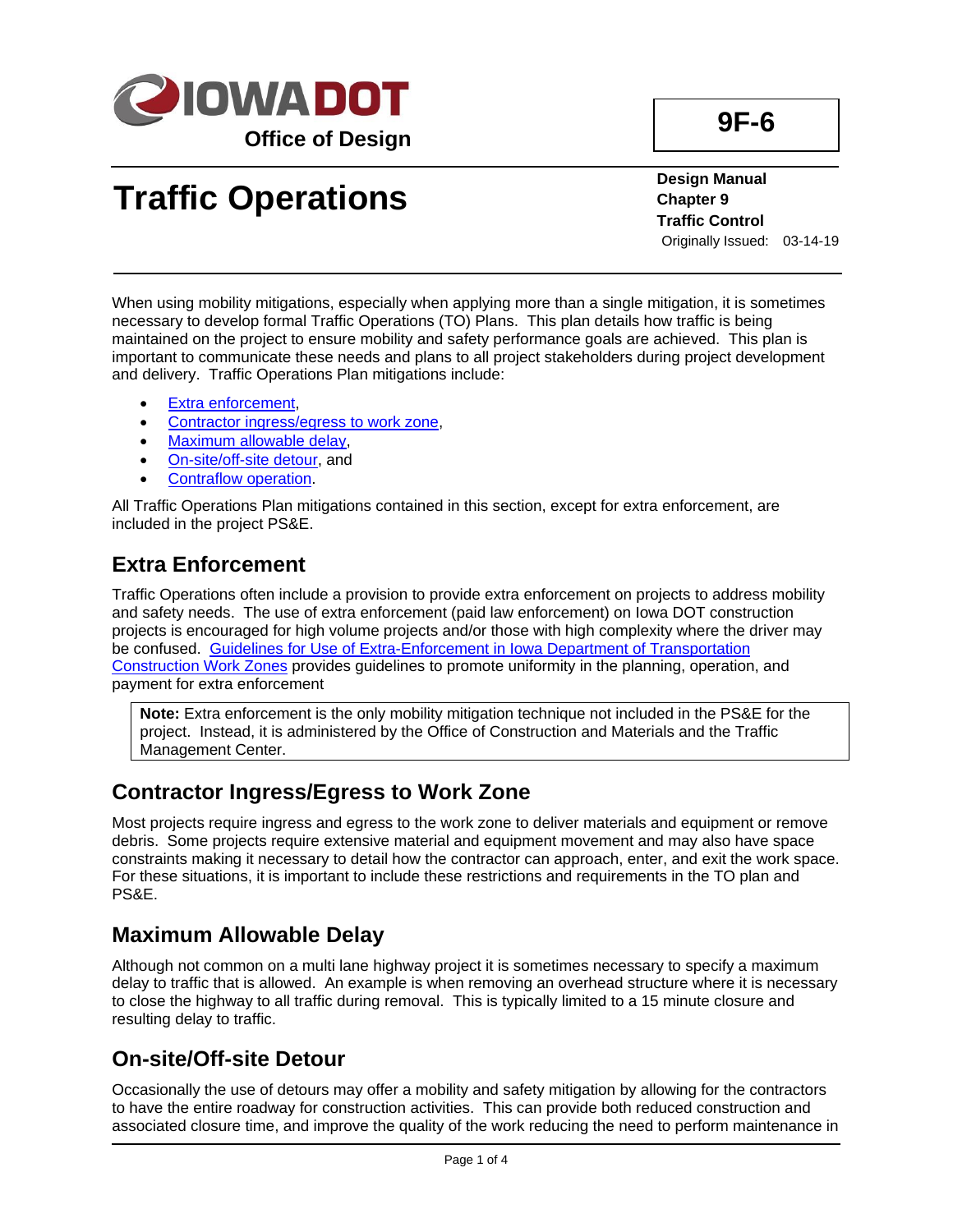the future. The use of detours should always consider the capability of the detour, both on-site and offsite, to safely handle the additional demand of the detoured traffic.

## <span id="page-1-0"></span>**Contraflow Operation**

In some instances, capacity can be maintained by moving a lane or lanes to the opposing roadway while maintaining open lanes on the roadway being maintained or reconstructed. For example, on a four lane divided freeway, the shoulder and right lane for one direction can be used to carry the existing two lanes, and the left lane can be used to carry one lane of the opposing direction (separated by TBR) while the remaining lane of traffic continues to use a lane on the opposing roadway.

Considerations:

- Shoulder width, strength, and condition.
	- o Restrict trucks from using shoulders.
	- o Restrict wide loads due to narrow lanes and shoulders.
- Longitudinal Rumble Strips.
	- o Fill if in the wheel path during construction.
	- o Place after reconstruction is complete to avoid location in wheel path.
- Narrow shoulders.
	- o Provide for quick recovery from incidents and vehicle breakdown.
	- o Provide emergency pull-offs since shoulders are narrow.
- Narrow bridge in section.
	- o Abandon concept.
	- o Widen bridge(s) before roadway reconstruction.
- Glare screen may be necessary on TBR.
- Pavement Markings.
	- o Remove all conflicting markings.
	- o Install temporary edge lines and lane lines.
- TBR.
	- o Ensure all blunt ends within the clear zone are properly treated.
- Crossovers.
	- $\circ$  Requires the construction of temporary crossovers immediately outside construction limits.
	- o Consideration of water resources is necessary.
	- o Cost of crossovers may be a concern.

**Note:** Dimensions and cross section may vary.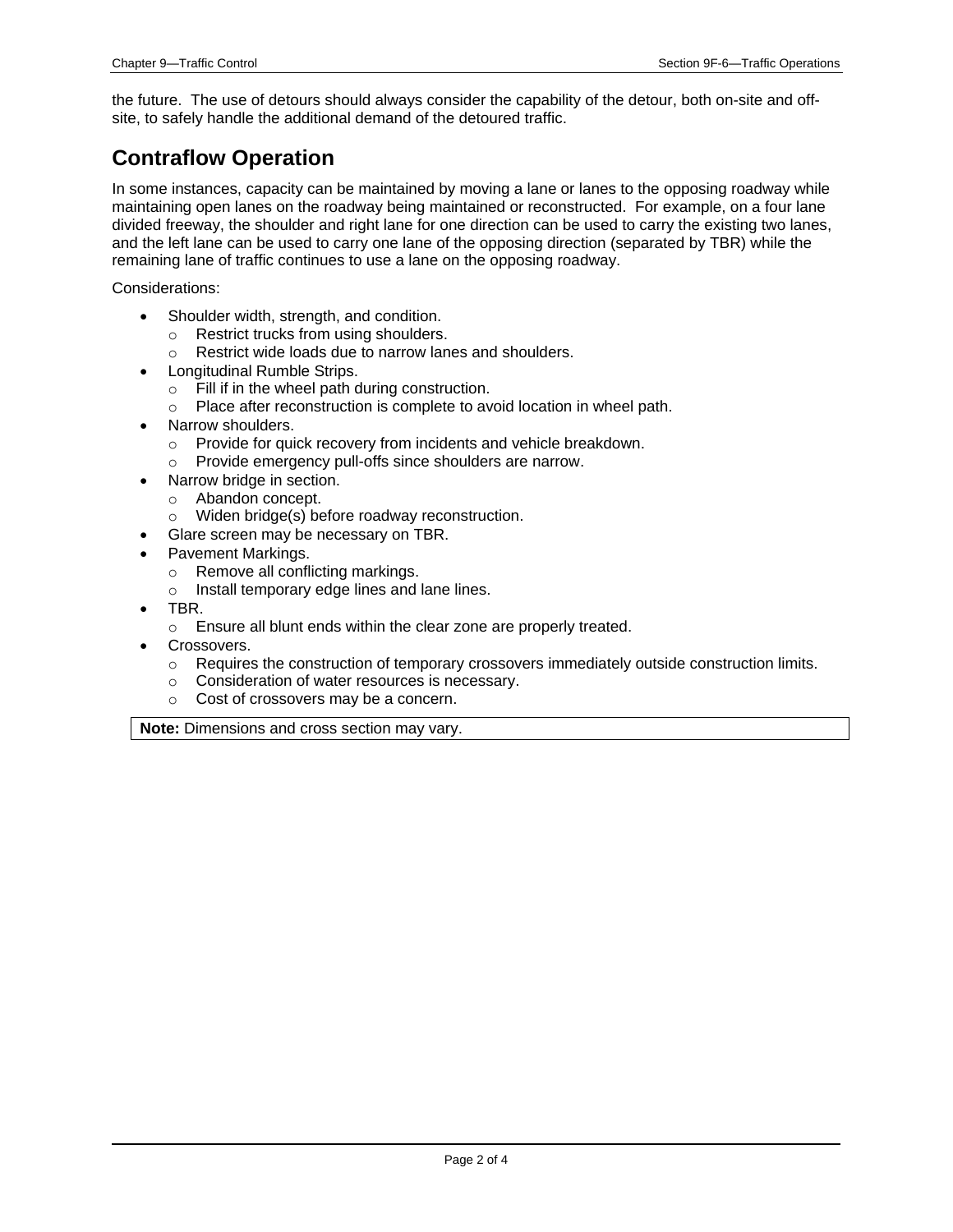#### **Contraflow Concept for Four Lane Divided Highway**

Figure 1 shows the contraflow concept for a four lane divided highway. For Stage 1, TBR is installed the length of the project on both roadways to separate traffic in opposite directions and separate traffic from the work space. Once reconstruction is complete in Stage 1, the TBR is relocated and traffic switched onto the new pavement section. When reconstruction is completed for Stages 1 and 2, traffic is switched to the other roadway. Stage 3 mirrors Stage 2 and Stage 4 mirrors Stage 1.



**Figure 1:** Contraflow concept for four lane divided highway.

Once reconstruction is completed on both roadways traffic is returned to the normal configuation on the final section which is similar to the existing section.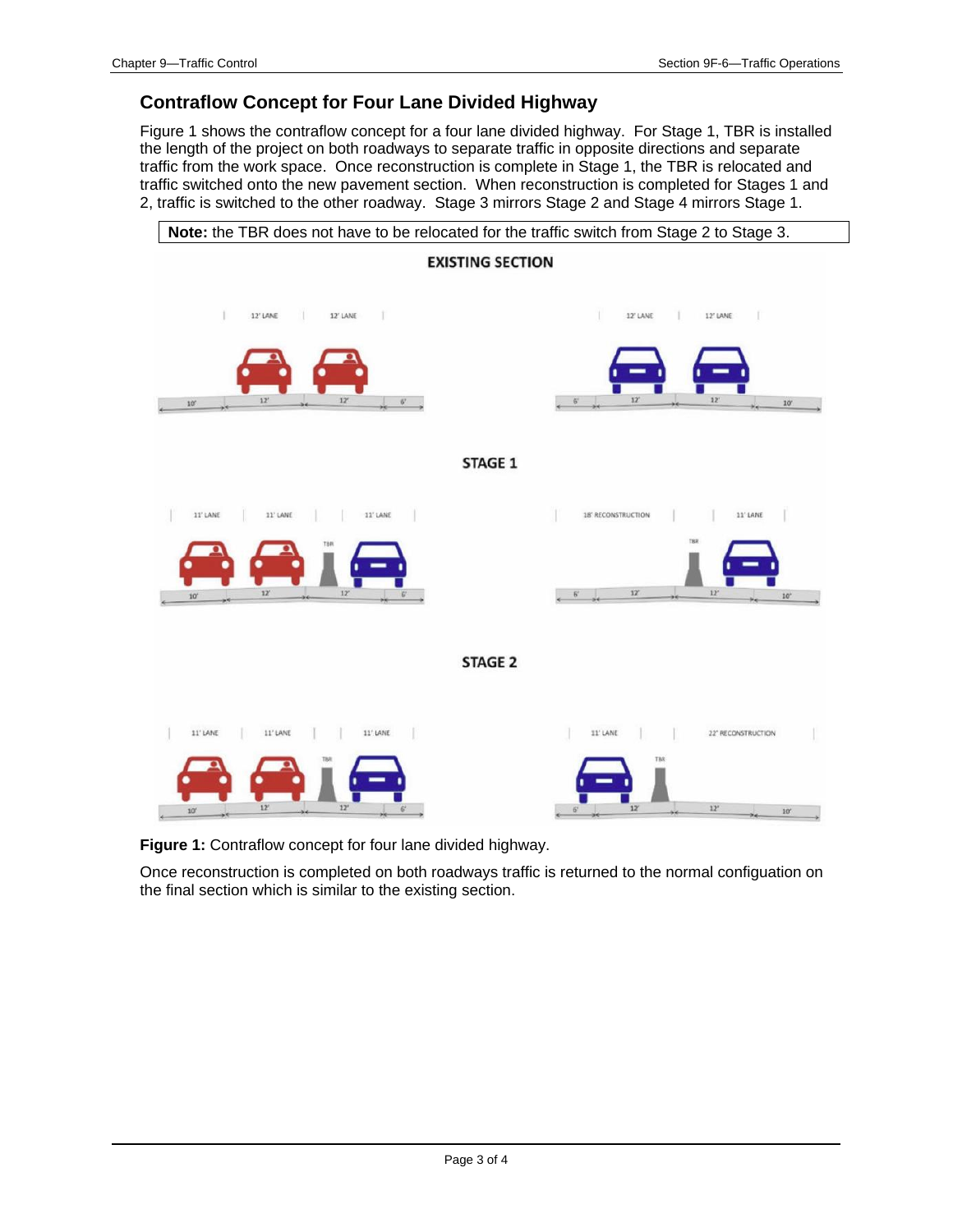#### **Contraflow Concept for Six Lane Divided Highway**

Figure 2 shows the contraflow concept for a six lane divided highway. For Stage 1 TBR is installed the length of the project on both roadways to separate traffic in opposite directions and separate traffic from the work space. Once reconstruction is complete in Stage 1, the TBR is relocated and traffic switched onto the new pavement section. When reconstruction is completed for Stages 1 and 2, traffic is switched to the other roadway. Stage 3 mirrors Stage 2 and Stage 4 mirrors Stage 1.



**Figure 2:** Contraflow concept for four lane divided highway.

Once reconstruction is completed on both roadways traffic is returned to the normal configuation on the final section which is similar to the existing section.